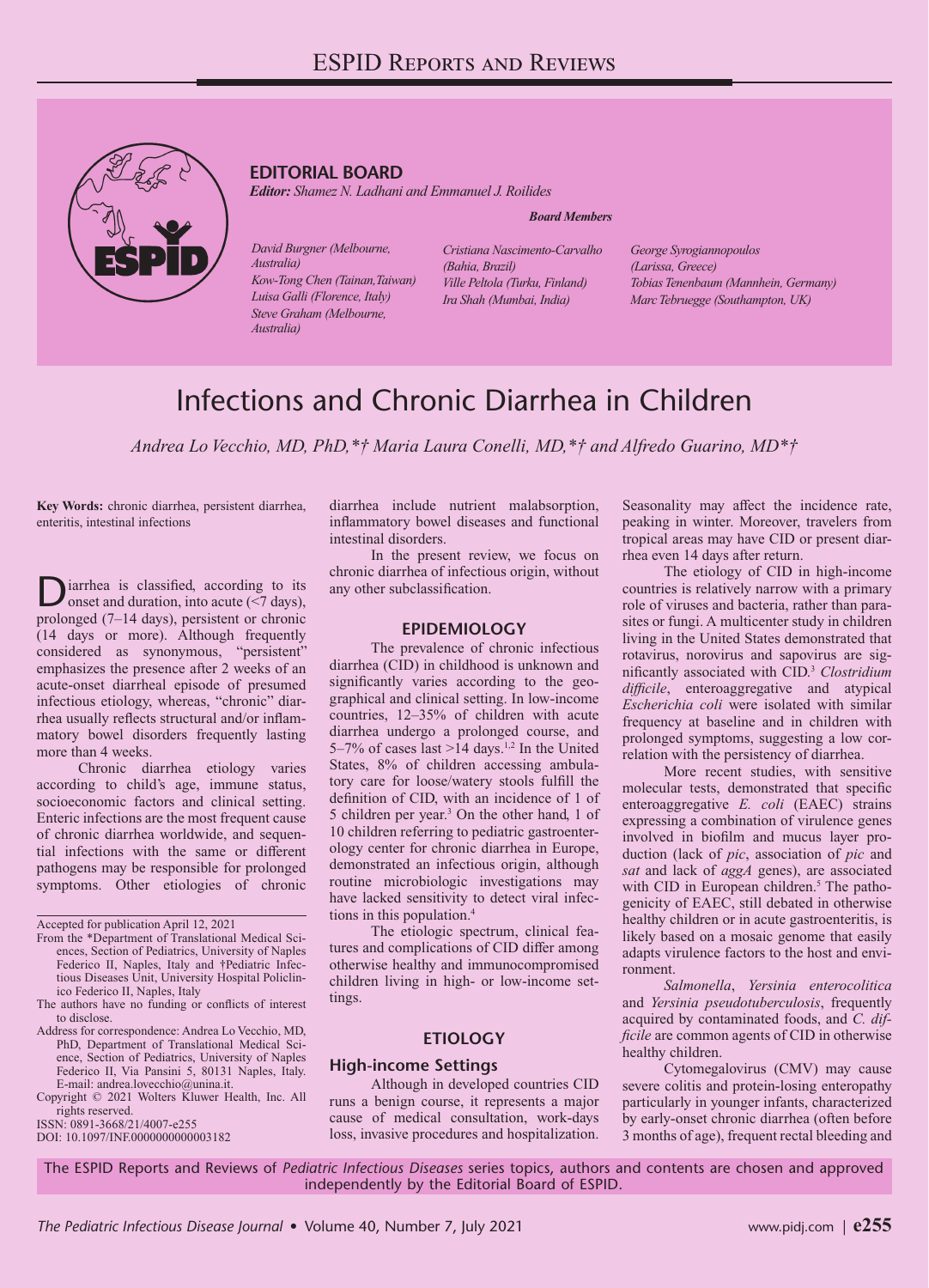possible complications (ie, perforation, strictures). Although most young infants result in IgG-positive, due to mothers' antibodies transfer, the diagnosis may be challenging and is based on a combination of serology (IgM positive  $\leq 50\%$  cases), histopathology, immune-chemistry (60% cases), and CMV DNA on blood and tissue (positive  $\leq 50\%$ cases). Immunocompetent infants showed a significant rate of spontaneous remission, the frequent need of nutritional support with no associated mortality. Ganciclovir may be considered in severe cases.

Children with underlying chronic conditions are at higher risk of CID, due to mucosal susceptibility, dietary habits and concomitant treatments. In inflammatory bowel diseases, intestinal pathogens may act as primary cause of CID or trigger a relapse of the underlying disease. Selected pathogens have been more frequently isolated in patients with inflammatory bowel diseases, including *C. difficile*, *Campylobacter*, *E. coli* O157:H7, *Aeromonas* or *Plesiomonas*, *Salmonella*, *Shigella*, *Yersinia*, adenovirus and CMV. Parasites (eg, *Giardia*) may affect about 20% of children with underlying chronic diseases or immunodeficiency.

In this setting, if thorough microbiology does not provide a diagnosis in few days, noninfectious etiologies need to be rapidly investigated in accordance with the child's age and clinical conditions (4). In neonates, with the exception of necrotizing enterocolitis which has close relationships with enteric agents, chronic diarrhea is rarely of infectious origin and may be predictive of congenital enterocyte disorders that need specialist management.

#### **Low-income Settings**

CID is a major cause of morbidity and mortality in unprivileged areas due to the high-risk of dehydration, weight loss and perpetuation of a vicious cycle with malnutrition. Children often develop stunting and malnutrition, triggering chronic diarrhea and vice versa.

In malnourished children, the findings of pathogens in stools need to be interpreted with caution, since their effective pathogenic role is under debate. *Giardia lamblia* and *Shigella* spp. were most likely to persist into the stools of undernourished children,<sup>6</sup> even after stabilization of the undernutrition status. This finding was associated with increased intestinal inflammation but not with changes in clinical outcome.

Irrespective of nutritional status, children with diarrheal episodes lasting more than 7 days (prolonged diarrhea) have a 6-fold increase of evolving into chronic diarrhea and 2-fold of developing further CID episodes in later childhood.<sup>1</sup>

Enteroadherent *E. coli*, *Giardia* and *Cryptosporidium parvum* have been historically implicated in severe chronic diarrhea in developing countries. However, the use of sensitive molecular techniques may provide new insight similarly to what happened in high-income settings.

The case-controlled Global Enteric Multicenter Study (GEMS), investigated the factors associated with the prolonged duration of diarrhea in children <5 years of age in sub-Saharan Africa and South Asia.2 In the majority of enrolled children, multiple pathogens (up to 5) were isolated, and *Cryptosporidium* (23%), EAEC (19%), *Campylobacter jejuni* (16%), *Giardia* (16%) and rotavirus (11%) were the most commonly identified agents. Although other factors influenced the duration of diarrhea (ie, stunting and water source), *Cryptosporidium* spp and *C. jejuni* and less closely EAEC and heat-stable enterotoxin producing *E. coli*, were associated with an increased risk of chronic diarrhea.

#### **Immunocompromised Children**

Immunodeficient children are exposed to recurrent and chronic diarrhea, opportunistic infections, persistent intestinal damage, invasive infection and sepsis (due to intestinal translocation), with higher risk of surgical complications, prolonged hospitalization and fatality risk. On the other hand, CID is a hallmark of immunodeficiencies in childhood.

In a nationwide cohort of 246 children with primary immunodeficiency, 10% had severe and chronic diarrhea.7 The clinical pattern of those children varies according to the type of immunodeficiency and the ongoing antimicrobial prophylaxis or therapy. Bacteria (ie, *Salmonella* spp, *Pseudomonas* and *E. coli*) are the main agents of CID in children with severe combined immunodeficiency, predominately antibody deficiencies or phagocyte defects. Parasites (ie, *G. lamblia* and *Cryptosporidium*) are more frequently isolated in X-linked agammaglobulinemia, common variable immunodeficiency and hyper-IgM syndrome.

In about 1 of 3 immunodeficient children, more than one parasite may be found, including *G. lamblia, Blastocystis hominis*, *Entamoeba hartmanni, Enterobius vermicularis* and *Dientamoeba fragilis*.

Viruses, including type A rotavirus, norovirus, CMV, coxsackievirus, may cause CID in children with severe-combined and common variable immunodeficiency or hyper-IgM syndrome.8 Children receiving chemotherapy, solid organ or hematopoietic stem cell transplant, are exposed to high-risk of norovirus infection with diarrhea prolongation and severe complications including seizures (also afebrile), renal failure,

pneumatosis intestinalis or intestinal perforation and need of nutritional support. In a cohort of 116 pediatric transplant recipients, norovirus was identified more frequently than any other pathogen (22% of cases) and was related to CID and hospital admission in more than half of cases and to intensive care unit admission in 27% of cases.<sup>9</sup>

The relationship between CID and HIV infection is well-known. However, chronic diarrhea may have multiple causes in this population, including HIV-induced enteropathy, small-intestinal bacterial overgrowth, malnutrition and antiretroviral treatment itself.

In the era of widespread antiretroviral therapy, the etiology and severity of CID significantly vary according to accessibility and adherence to treatment. *Cryptosporidium*, *Giardia*, *Mycobacterium avium*, CMV and enterotoxigenic *Escherichia coli* have recently been confirmed as the main agents of CID in treatment-naive children. In children under treatment, common pathogens, including viruses or other causes of chronic diarrhea should be investigated.

## **DIAGNOSTIC WORK-UP AND DIFFERENTIAL DIAGNOSIS**

An infectious etiology should always be suspected in any child with chronic diarrhea, and the step-wise diagnostic approach always includes extensive microbiologic investigations.4 Most children with CID present associated symptoms, including fever, vomiting, abdominal pain, fatigue and weight loss. The latter distinguishes between organic and functional disorders, such as postenteritis diarrhea.

History of recent travels and contact with a potential source of infection such as animals, untreated water and probably tainted food need to be investigated.

Monitoring the stool pattern may help in the diagnosis and drive empirical treatment. Secretory diarrhea with a high number and abundant watery stools are usually related to viral infections (ie, rotavirus, norovirus and astrovirus) or the action of toxins (ie, enterotoxigenic *E. coli* and *C. difficile*) in the ileal tract. On the other hand, a typical pattern of colitis, characterized by frequent evacuations of small amounts with mucus and/or blood and abdominal pain, suggests invasive bacterial infections, *C. difficile* or CMV colitis.

Analysis of stool electrolyte concentration and osmolarity may distinguish an osmotic (stool osmotic gap >100 mOsm) from secretory diarrhea (stool anion gap <50 mOsm). However, in some infections (ie, rotavirus) or when symptoms persist for a long time, a mixed and biphasic mechanism driven by inflammation is found.

Early identification of pathogens may improve a child's quality of life and accelerate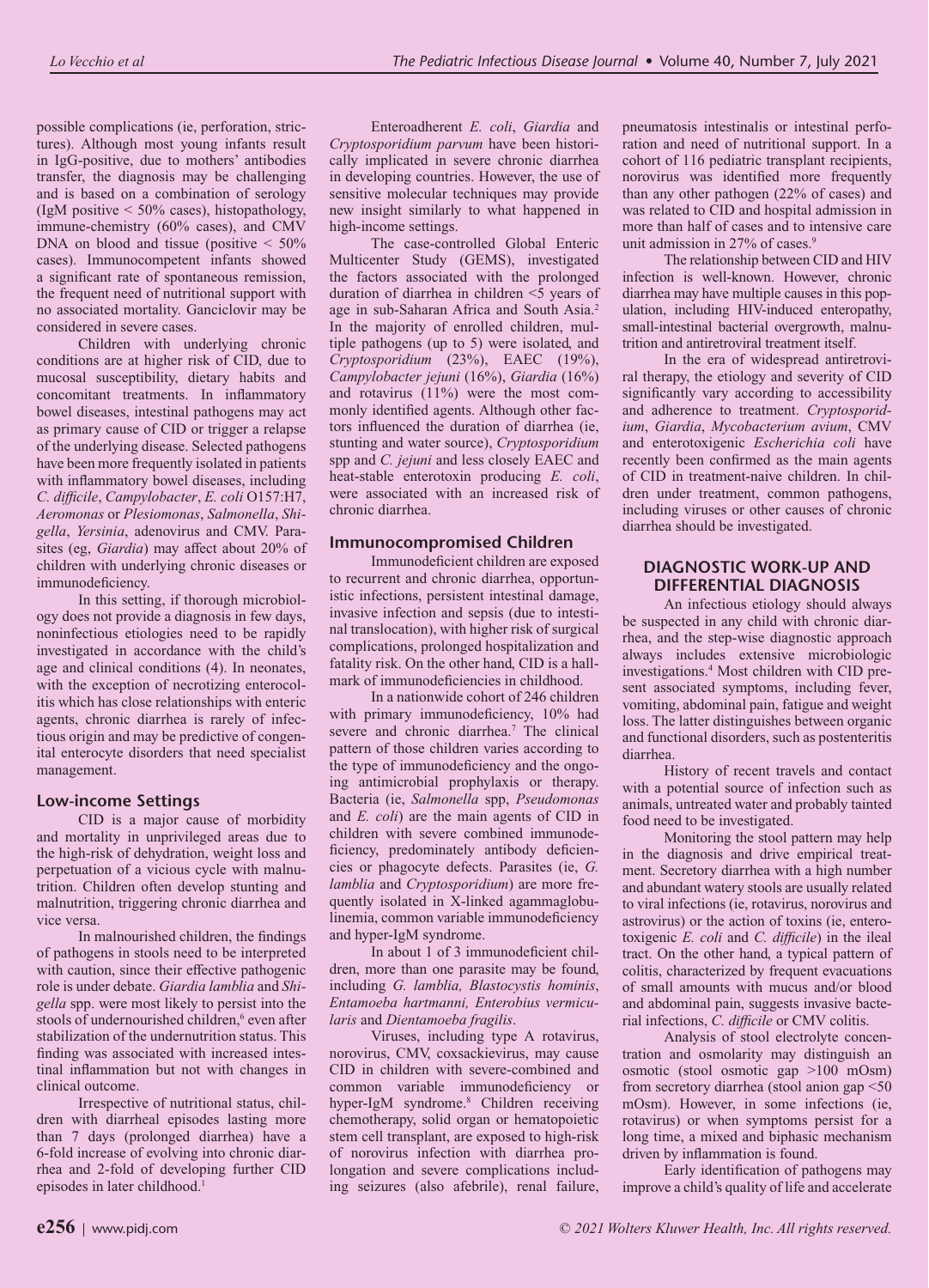| Pathogens Responsible<br>for CID                   | Characteristics<br>of Diarrhea         | <b>Treatment Options</b>                                   | Comments                                                                                                                          |
|----------------------------------------------------|----------------------------------------|------------------------------------------------------------|-----------------------------------------------------------------------------------------------------------------------------------|
| Virus                                              |                                        |                                                            |                                                                                                                                   |
| Rotavirus                                          | Watery                                 | Supportive care                                            | Typical in immunocompromised                                                                                                      |
|                                                    |                                        | Human Ig through oral route                                | May cause extraintestinal symptoms (ie, seizures)                                                                                 |
| Norovirus                                          | Watery                                 | Supportive care<br>Human Ig through oral route             | Typical in transplant recipients<br>Severe complication (pneumatosis intestinalis and renal failure)                              |
|                                                    |                                        |                                                            | Persistent vomiting also isolated                                                                                                 |
| Adenovirus                                         | Watery                                 | Supportive care                                            | Typical in immunocompromised                                                                                                      |
| Astrovirus<br><b>CMV</b>                           | Watery<br>Colitis                      | Supportive care<br>Ganciclovir followed by                 | Typical in immunocompromised<br>Complicated by protein-losing enteropathy, hypoalbuminemia                                        |
|                                                    |                                        | valganciclovir in severe colitis,                          | and intestinal perforation                                                                                                        |
|                                                    |                                        | immunocompromised patients                                 | Endoscopy typically showed crypt distortion, inflammatory                                                                         |
|                                                    |                                        | and complications (retinitis)                              | infiltration and CMV inclusion bodies                                                                                             |
| Bacteria<br>Salmonella spp.                        | Watery or Colits                       | Ceftriaxone or azithromycin or                             | May cause skin rash and possible invasive infections, abscesses                                                                   |
|                                                    |                                        | ciprofloxacin                                              | and meningoencephalitis in immunocompromised or young<br>infants                                                                  |
| Shigella                                           | Dysentery                              | Azithromycin or ceftriaxone or                             |                                                                                                                                   |
|                                                    |                                        | ciprofloxacin                                              |                                                                                                                                   |
| Campylobacter<br>Clostridium difficile             | Watery or Colitis<br>Watery or Colitis | Azithromycin<br>Metronidazole (intravenous or              | Most episodes are self-limiting<br>Complications: pseudomembranous colitis, intestinal perforation                                |
|                                                    |                                        | oral)                                                      | or toxic shock                                                                                                                    |
|                                                    |                                        | Vancomycin (oral)                                          | Frequent recurrence: considered                                                                                                   |
| Yersinia                                           | Colitis                                | TMP-SMX, ceftriaxone or                                    | Fidaxomycin or fecal-microbiota transplantation for treatment<br>Right lower quadrant pain and clinical features of appendicitis. |
|                                                    |                                        | ciprofloxacin                                              | Granulomatous inflammation on biopsies                                                                                            |
| <b>ETEC</b>                                        | Watery                                 | Ceftriaxone, TMP-SMX,                                      | Frequent in developing areas or travelers' diarrhea.                                                                              |
|                                                    |                                        | ciprofloxacin, azithromycin                                | Increasing resistance pattern                                                                                                     |
| <b>EAEC</b><br><b>EPEC</b>                         | Watery<br>Watery or Colitis            | Doubtful (single-case evaluation)<br>Ceftriaxone, TMP-SMX, | High antibiotic resistance<br>Typical of developing areas or travelers' diarrhea.                                                 |
|                                                    |                                        | ciprofloxacin                                              | Severe course in infants and immunocompromised.                                                                                   |
|                                                    |                                        |                                                            | Increasing resistance pattern                                                                                                     |
| Aeromonas species                                  | Dysentery                              | Azithromycin or ceftriaxone or                             | Tropical and subtropical areas                                                                                                    |
| Parasites                                          |                                        | ciprofloxacin                                              |                                                                                                                                   |
| Giardia                                            | Initially watery                       | Metronidazole                                              | May cause bloating, abdominal distention and weight loss                                                                          |
|                                                    | Later greasy                           | Nitazoxanide                                               | Typical of HIV-infected or immunocompromised patients and                                                                         |
| Cryptosporidium spp                                | Watery                                 | Nitazoxanide                                               | developing countries<br>Typical of HIV-infected or immunocompromised patients and                                                 |
|                                                    |                                        |                                                            | developing countries                                                                                                              |
| Entamoeba histolytica                              | Watery and colitis                     | Metronidazole, tinidazole,                                 | Typical of HIV-infected or immunocompromised patients and                                                                         |
|                                                    |                                        | paromomycin                                                | developing countries<br>Responsible of liver abscess                                                                              |
| Dientamoeba fragilis                               | Colitis                                | Paromomycin                                                | Typical of HIV-infected or immunocompromised patients and                                                                         |
|                                                    |                                        |                                                            | developing countries                                                                                                              |
| Cystoisospora belli                                | Watery                                 | TMP-SMX                                                    | Typical of HIV-infected or immunocompromised patients and                                                                         |
| Cyclospora                                         | Watery                                 | <b>TMP-SMX</b>                                             | developing countries<br>Typical of HIV-infected or immunocompromised patients and                                                 |
| Cayetanensis                                       |                                        |                                                            | developing countries                                                                                                              |
| Schistosoma mansoni colitis                        | Colitis                                | Praziquantel                                               | Typical of endemic areas of developing countries                                                                                  |
| <b>Blastocystis</b> hominis                        | Watery                                 | Albendazole, metronidazole,<br>tinidazole                  | Frequent in HIV-infected patients. Treatment adjusted to<br>CID4+ level                                                           |
|                                                    |                                        | TMP-SMX                                                    |                                                                                                                                   |
| Strongyloides                                      | Watery or Colitis                      | Ivermectin                                                 | May cause skin rash.                                                                                                              |
|                                                    |                                        |                                                            | Frequent in endemic areas of developing countries                                                                                 |
| <i>Microsporidium</i> spp.<br>Mycobacterium spp.   | Watery<br>Colitis                      | Albendazole<br>Antitubercular treatment                    | Typical in HIV-infected patients<br>M. avium complex hallmark of HIV-infected and                                                 |
|                                                    |                                        | according to resistances                                   | immunocompromised patients. M. tuberculosis may affect                                                                            |
|                                                    |                                        |                                                            | cecum and ileo-cecal valve. The presence of transversal                                                                           |
|                                                    |                                        |                                                            | ulcers to endoscopy and respiratory symptoms may help to<br>differentiate with Crohn's disease.                                   |
| Other causes of CID related to infectious diseases |                                        |                                                            |                                                                                                                                   |
| Short intestinal bacterial                         | Watery                                 | Antibiotic cycle based on                                  | Responsible for metabolic acidosis in children with short bowel                                                                   |
| overgrowth (SIBO)                                  |                                        | metronidazole, rifaximin,<br>ciprofloxacin, amoxicill-     | syndrome, motility disorders or postsurgery.<br>Lactose free and low-carbohydrate diet suggested                                  |
|                                                    |                                        | clavulanate, gentamycin                                    |                                                                                                                                   |
| Antibiotic-associated                              | Watery and Colitis                     | Large spectrum antibiotic with-                            |                                                                                                                                   |
| diarrhea (AAD)                                     | in case C. difficile                   | drawal or C. difficile treatment                           |                                                                                                                                   |
| Postenteritis diarrhea                             | Watery                                 | No specific treatment, lactose-<br>free diet or probiotics | Follow-up needed to rule out postinfectious functional disorders,<br>mainly demonstrated after Salmonella and norovirus infection |

### **TABLE 1.** Characteristics and Therapeutic Options for the Principal Enteric Pathogens Responsible of Chronic Diarrhea

CID, chronic infectious diarrhea; CMV, cytomegalovirus; EAEC, enteroaggregative *E. coli*; EPEC, enteropathogenic *E. coli*; Ig, immunoglobulin; iv, intravenous; TMP-SMX, trimethoprim-sulfamethoxazole.